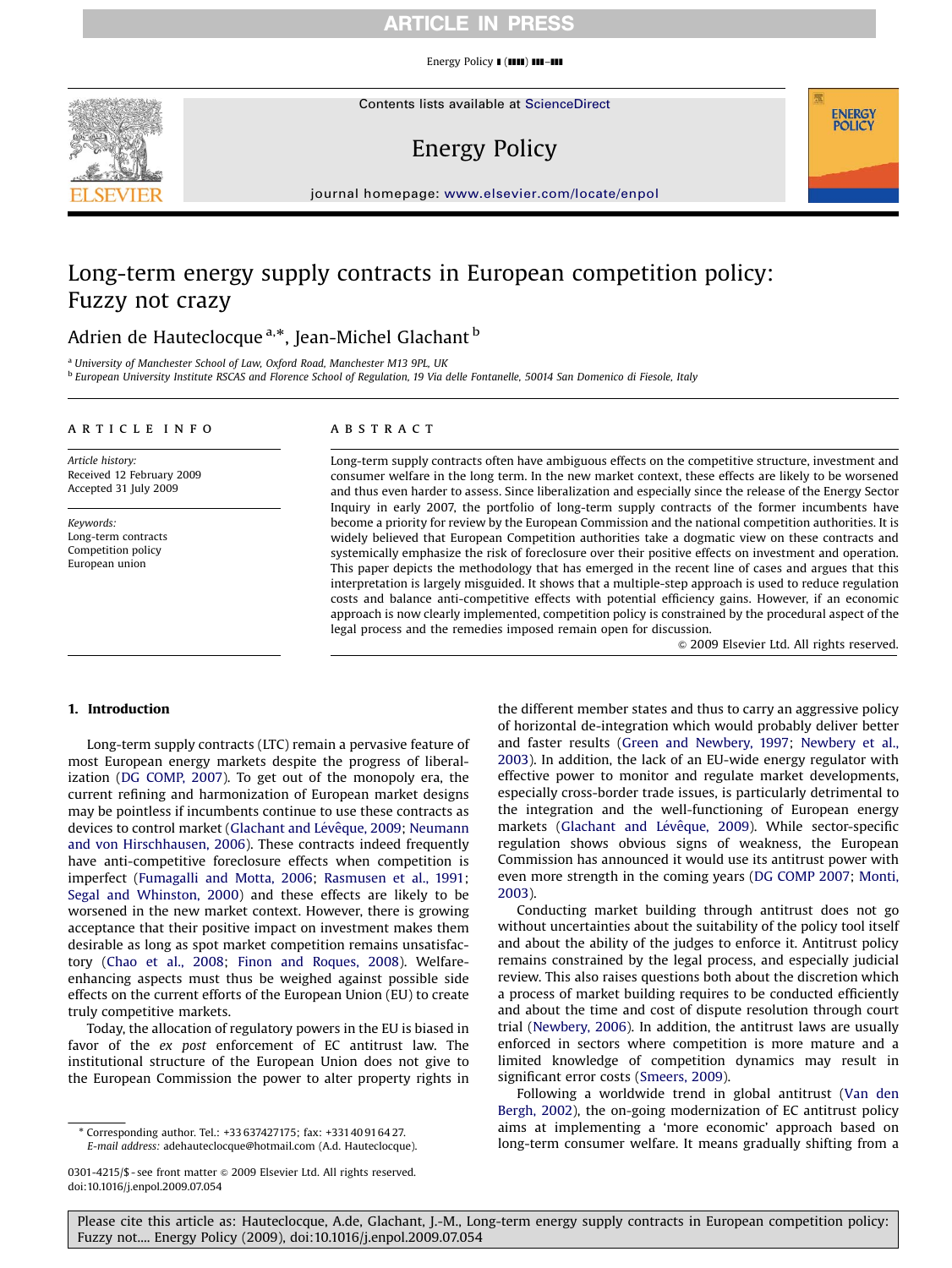### ARTICLE IN PRESS

legal 'form-based' analysis of contracts to a more 'effect-based' approach where the real economic effects of competitive behaviors are more important than the drafting of contracts ([Ehlermann, 2000;](#page-7-0) [Gual et al., 2005;](#page-8-0) [Verouden, 2003](#page-8-0); [Wesseling,](#page-8-0) [2000](#page-8-0)). The 'more economic' approach might significantly impact the way the EC antitrust laws are enforced, which brings new uncertainties both for the regulator and the regulated firms.

If EC antitrust policy becomes one of the main energy policy tool at the EU level to open markets, it is worth analyzing the forces which shape its implementation. The case of LTC is particularly interesting as they have become one of the main priorities for antitrust enforcement [\(DG COMP, 2007\)](#page-7-0). A series of cases has already been published and new ones are regularly opened, for instance lately against EDF and Electrabel. A widespread view, both in academia and in the industry, is that the European Commission is taking a dogmatic view on LTC and would simply consider them unacceptable when implemented by dominant companies. This can be understood as DG Competition since the early 2000s has publicly and repeatedly voiced strong concerns over the risks of anti-competitive effects inherent in energy LTC [\(Albers, 2001–2002](#page-7-0); [DG COMP, 2007\)](#page-7-0). However, a more economic approach in antitrust could not reject outright LTC in energy and should command a more balanced approach.

The objective of this paper is two-fold. The first one is to depict the pros and cons of LTC in energy, from the usual IO and NIE perspectives (e.g. [Neuhoff and von Hirschhausen, 2006](#page-8-0)), which are the perspectives of individual contracting parties, as well as from a general antitrust point of view. The second one is to analyze the actual behavior of the European Commission vis-à-vis these contracts and the methodology it is implementing to analyze foreclosure in the existing context.

The paper will be divided as follows. Section 2 will present what economics has to say on the current EU antitrust dilemma with LTC in energy and what are its limitations. Section 3 will depict the two-step methodology that is emerging at the European Commission to analyze the anti-competitive effects of energy LTC. Section 4 will then turn to the difficulties which the European Commission has to balance the anti-competitive effects and the potential efficiency gains. It will also analyze the remedies imposed to correct the anti-competitive features of European energy markets and the 'pro-entry' bias that can be depicted. Concluding remarks will follow.

### 2. The EU actual antitrust dilemma with LTC in energy: foreclosure vs. transaction costs

In essence, antitrust policy is about maximizing long term social welfare, with a general bias in favor of consumer welfare in the EU. This often implies constraining the freedom of some economic agents in the short term to reach a greater social value over several periods of times. It is typically the case with the deregulation of energy markets where incumbents may have to suffer some harm to facilitate the emergence of truly competitive markets, deemed to increase social welfare through better generation performance, labor productivity, service quality in distribution and network congestion management [\(Newbery and](#page-8-0) [Pollitt, 1997](#page-8-0); [Markiewicz et al., 2004\)](#page-8-0). The balancing between the efficiency gains of long-term contracting for a few individual market players and the potential negative effects on social welfare are at the hearth of the antitrust dilemma with LTC in energy. However, restricting the freedom to contract of some agents must be based on valid economic reasoning and requires being able to conduct some kind of inter-temporal analysis of the effects of LTC on welfare. We present in this section a basic economic analysis of the pros and cons of LTC for individual market players and for the society as a whole.

#### 2.1. LTC decrease transaction costs for contracting parties

LTC are often considered an efficient substitute for vertical integration in case merger is prohibited or considered to incur too heavy organizational costs. The main advantage of LTC for individual firms is to hedge price and quantity risks and therefore facilitate investment or operation. In the old monopoly era, vertical integration and long-term contracting were the preferred way to structure business relationships in energy. Reliability and investment were ensured, but at a hidden cost for society [\(Stern,](#page-8-0) [2004](#page-8-0); [Littlechild, 2005](#page-8-0)). In the new competitive paradigm, large and stable spot markets are to coordinate behaviors and should be liquid enough to enable firms to sink high fixed costs investments based on reliable investment signals. Yet, European spot markets remain under-developed [\(DG COMP, 2007](#page-7-0)), demand is inelastic and market structures are highly concentrated, hence firms tend to resort to more durable vertical arrangements. If spot markets are under-developed, future cash flows are uncertain and the uncertainty on the returns will lead risk-averse investors to under-invest in generation capacities [\(Neuhoff and de Vries,](#page-8-0) [2004](#page-8-0)). LTC may mitigate this by providing an insurance device which will also help secure funds with investment banks under project financing structures ([Finon and Roques, 2008;](#page-7-0) [Lacy, 2006\)](#page-8-0). However, it is not clear whether short term cash management rationale should extend to pure long-term hedging strategies not linked to any new investment in capacity. Indeed, long-term hedging of a substantial part of output would severely limit profit opportunities in the case of already amortized power plants ([Parsons, 2008](#page-8-0)).

If bilateral contracting is unavoidable due to the state of spot market development, LTC will help economize on the transaction costs [\(Williamson, 1975, 1985](#page-8-0)) linked to the uncertainty of the ongoing process of liberalization and the significant asset specificity of investments in energy markets. In this line of reasoning, LTC are thought to help contracting parties solve the problems of counterparty credibility and opportunistic behavior arising when high fixed-cost investment must be sunk [\(Klein et al., 1978;](#page-8-0) [Williamson, 1983](#page-8-0)). The different players generally face different price and quantity risks depending on their position on the supply chain and the technology used. LTC may then also enable them to allocate these risks to the party best able to manage it ([Finon and](#page-7-0) [Roques, 2008;](#page-7-0) [Wiser et al., 2004](#page-8-0)). The pricing scheme and contract clauses should thus mirror the risk aversion profiles of the parties and the risk premiums will depend not only on the counterparties' characteristics and risk aversions but also on diverse political, regulatory and macroeconomic risks ([Glachant](#page-7-0) [and Hallack, 2009\)](#page-7-0). Empirical research supports the theory and shows for instance that gas supply contracts linked to an assetspecific investment are on average four years longer [\(Neumann](#page-8-0) [and von Hirschhausen, 2006](#page-8-0); [Stern, 1998](#page-8-0)). Similar relationships between transaction costs and the length of contracts had already been demonstrated by [Joskow \(1985, 1987a, 1987b\)](#page-8-0) in the case of coal contracts. In the opposite direction, as soon as asset specificity decreases, efficiency gains attached to LTC tend to decrease as well [\(Doane and Spulber, 1994\)](#page-7-0). [Parsons \(1989\)](#page-8-0) for instance used an auction model to show that the strategic value of the gas sold by different producers in Russia, Canada and Norway through LTC diminished compared to the sale price on spot markets when the number of wholesale buyers increased.

It is important to note that LTC are not monolithic and display different results in terms of surplus and risk management depending on contract characteristics and the technology in-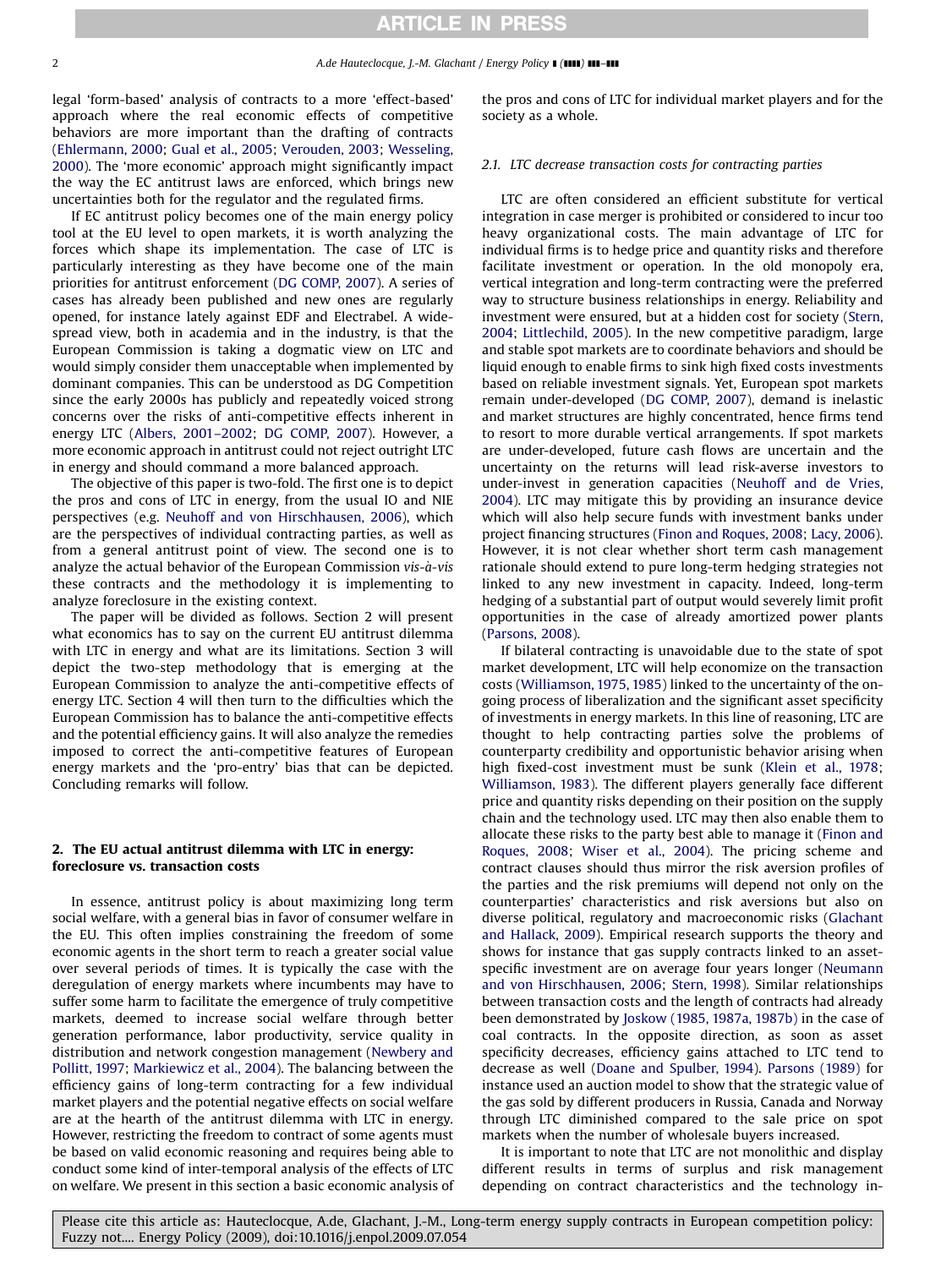volved [\(Wiser et al., 2004](#page-8-0)). The inclusion of tacit renewal clauses for instance decreases the transaction costs of renegotiation [\(EDF-](#page-7-0)[IDEI Report, 2007](#page-7-0)). Reduction clauses allow the buyer to reduce off-take in case the supplier starts reselling in its commercial area, which protects the buyer's market and its sunk investments. Volume clauses may include rebate mechanisms which may reduce the price for the buyer. Exclusivity clauses also enable the buyer to decrease transaction costs. Indeed, [Crocker and Masten](#page-7-0) [\(1988\)](#page-7-0) and [Masten and Crocker \(1985\)](#page-8-0) show that the take-or-pay clauses<sup>1</sup> may provide enough flexibility to avoid breach and thus expensive renegotiation of contract. A LTC will thus be the most efficient governance structure for contracting parties if it ensures flexibility for renegotiation and solves the counterparty credibility problem ([Borison and Hamm, 2005\)](#page-7-0). In return, LTC will not be efficient for individual market players in all cases, especially if the economic agent has a certain monopoly or monopsony power and could manipulate spot prices.

#### 2.2. Efficiency for individual market players rejoins efficiency for the society in some cases

Some positive effects of LTC on social welfare may thus clearly be depicted. In the short term, LTC tend to limit double marginalization ([Onofri, 2005](#page-8-0)). Double marginalization occurs when several firms at different levels of the supply chain concurrently exercise market power and LTC, as vertical integration, allows the total single margin to be lower than the sum of the margin in the de-integrated case. LTC may also prevent abuse of dominance on spot markets, although this is a highly debated argument. The strategic behavior of firms on spot and forward markets has been the main stream of research in the economics of LTC in energy since the seminal contribution of [Allaz and Vila \(1993\)](#page-7-0). The policy recommendations are not unanimous though. Due to the high concentration levels of supply and demand and the low demand elasticity, at least in the short term, abuses of market power on spot markets through e.g. withholding of capacities are likely. LTC may limit the incentives of dominant operators to abuse their market power on the spot as increases in prices would only be profitable on the un-contracted part of their supplies, hence LTC tend to increase traded volumes, especially when supplier concentration is low ([Bushnell, 2007;](#page-7-0) [Green, 1999;](#page-7-0) [Willem and](#page-8-0) [de Corte, 2008\)](#page-8-0). This may however only be true if competition is modeled a la Cournot, especially if coupled with other measures to increase demand elasticity ([Borenstein, 2002](#page-7-0)). By modeling competition à la Bertrand, Mahenc and Salanié, (2004) indeed show that price-setting producers with long position may sustain high prices by buying their own production forward. From a theoretical point of view, [Bonasina et al. \(2007\)](#page-7-0) and [Smeers](#page-8-0) [\(2009\)](#page-8-0) however show that the set of assumptions used in the diverse models are too uncertain to firmly ground policy actions and order contract or asset divestiture. From a practical point of view, it will indeed be difficult for antitrust authorities to differentiate between the exercise of market power and legitimate scarcity rents ([Fraser, 2003](#page-7-0)). It is also likely that the standard of proof used in courts would in any way be too high to use that argument.

The positive effects of LTC on social welfare are much more obvious in the longer term. First, LTC facilitate entry and thus contribute to market building if spot prices are volatile, when they are sufficiently long and when they can cover sufficiently high volumes ([Green and Newbery, 1997;](#page-7-0) [Newbery, 1998](#page-8-0)). The second positive effect is not only that it facilitates investment and thus contributes to long-term generation adequacy, it is also that it may contribute to fuel mix diversity by facilitating investment in base load technologies such as nuclear or coal [\(Finon and Perez,](#page-7-0) [2008\)](#page-7-0). Indeed, the greater the fixed costs are, the greater are price and quantity risks [\(Finon and Roques, 2008](#page-7-0); [Roques et al., 2005\)](#page-8-0). Whereas large, diversified and vertically-integrated incumbents can implement portfolio strategies and obtain a relatively greater value from base-load technologies [\(Roques et al., 2006](#page-8-0); [Roques et](#page-8-0) [al., 2007\)](#page-8-0), unstable spot markets constitute an especially high barrier to entry for new players in these technologies. [Roques](#page-8-0) [\(2007\)](#page-8-0) indeed shows that without LTC, CCGT is the preferred technology for new entrants as it is self-hedged given the correlation between electricity and gas prices observed in most markets. This makes CCGT particularly attractive to new entrants, which is confirmed by [Watson \(2004\)](#page-8-0) in its comparative study between the CCGT and the fluidised bed boiler technologies. LTC might thus enable new entrants to invest directly in high-fixed cost technologies. This would also reduce their incentives to swap peak against base load capacities owned by incumbents, rather than investing, in order to reach a more balanced portfolio of technologies. A recent example of this was the agreement between EDF and POWEO signed in January 2007. POWEO gained access to EDF nuclear capacities from 2007 to 2021 and will give in return a future access to its CCGT currently in the construction phase, for the same capacity and the same period (160 MW per year over 15 years).

#### 2.3. But LTC can trap European energy markets in a vicious circle reinforcing the collective dominance of incumbents

LTC have both positive and negative effects from the point of view of long-term social welfare. The main problem with LTC is the risk of foreclosure of more efficient players. This problem is even stronger in the new market context and is the main argument of the European Commission and national competition authorities to attack these contracts [\(DG COMP, 2007\)](#page-7-0). If a significant part of demand is tied in the long run, a lack of retail outlets may lead to significant output foreclosure at the production level and tied consumers will not be able to subsequently benefit from future and potentially more profitable offers by new entrants. LTC may thus constitute a barrier to entry and have a negative effect on third parties. Conversely, if the market structure at the producer level is very concentrated, input foreclosure may occur and prevent entry in retail. For the Chicago School, an inefficient attempt to monopolize the market is impossible as it would require the acceptation of the buyer to incur the loss of not dealing with a more efficient entrant ([Bork, 1993](#page-7-0); [Posner, 1976\)](#page-8-0). This holds only under perfect information and if all possible parties are able to negotiate at the contracting stage. Under perfect information about the likelihood of entry of a more efficient supplier, economic theory shows that the current supplier is able to propose a contract with both a price and a penalty for default clause strictly advantageous for him but neutral or positive for the buyer. Rent would thus jointly be extracted by the incumbent and the buyer from the potential entrant but this would not impact social welfare. Therefore, under complete information, LTC could not be motivated by anticompetitive motives and would never be detrimental to welfare. An alternative explanation introduces buyer-to-buyer externalities while keeping the rationality hypothesis of the Chicago school. A buyer might agree to sign an inefficient LTC in order to reduce the size of a potential entrant's market, thereby reducing

Take-or-pay clauses give flexibility to the buyer by granting him the possibility to nominate the quantity of energy it wishes to purchase within a minimum and a maximum contractual threshold. If the minimum quantity threshold is not reached, the buyer will have to pay for the shortfall at the full contractual price. For a lengthy description of the different take-or-pay clauses, see [Coop \(2006\).](#page-7-0)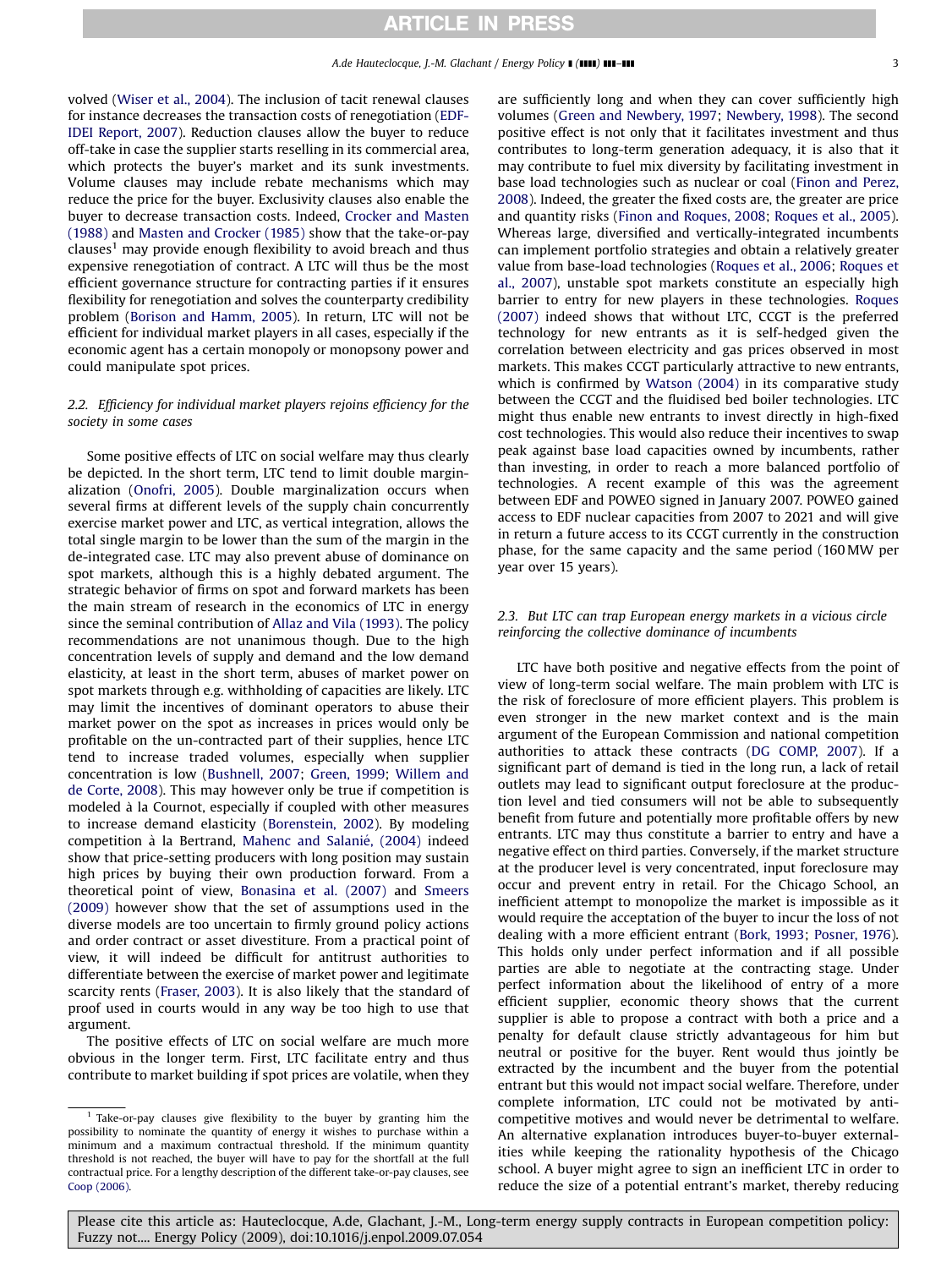ARTICLE IN PRESS

the probability of entry. As a result, other buyers will have to accept a higher price in the next period [\(Aghion and Bolton, 1987\)](#page-7-0), which will give a competitive hedge to the first buyer. While it is rational to sign a LTC for a buyer in that case, buyer-to-buyer externalities render it negative for social welfare. [Rasmusen et al.](#page-8-0) [\(1991\)](#page-8-0) and [Segal and Whinston \(2000\)](#page-8-0) introduce scale economies in production and multiple buyers to show that if an incumbent is able to secure a profit superior to the amount required to compensate the buyer from being tied, he will use LTC to fully foreclose the market. In case of competition between retailers, [Fumagalli and Motta \(2006\)](#page-7-0) refined the analysis and showed that the risk of exclusion increases when the intensity of downstream competition decreases. [Simpson and Wickelgren \(2007\)](#page-8-0) however argue that the opposite is true when buyers are allowed to breach exclusive contracts and pay expectation damages.

LTC also indirectly have exclusionary effects by drying out spot markets. Spot markets deliver better results than bilateral contracting only if sufficiently liquid. The absence of competitive spot markets is detrimental to social welfare in several ways. A competitive spot market allows more transparency than bilateral contracting on the evolution of supply and demand and the current production costs of the firms in place. The possibility to contract efficiently on the spot also limits the opportunity of dominant agents to abuse their market power when they contract bilaterally with smaller players. It mitigates as well the risk that in the long term LTC will lead to tacit collusion on spot markets by stabilizing the market shares of an oligopoly of collectively dominant suppliers [\(DG COMP, 2007;](#page-7-0) [Le Coq, 2004;](#page-8-0) [Liski and](#page-8-0) [Montero, 2006;](#page-8-0) [Neumann and von Hirschhausen, 2006](#page-8-0)). However, [Green and Le Coq \(2006\)](#page-7-0) suggest that the longer LTC are, the lesser is the risk that collusion will be sustainable. The lack of a liquid spot market will not facilitate entry in retail and trading, and will thus foster volatility which encourages market players towards vertical re-integration or long-term contracting. Last, we note that similar exclusionary effects may also arise both from the fidelity rebates granted by dominant firms and from unclear termination rights, which provokes foreclosure effects and higher switching costs, thereby contradicting the current market building efforts of the EU.

Some contract clauses other than duration and exclusivity might also result in anti-competitive effects or express an attempt at monopolizing the market. Destination clauses and use restrictions hamper the integration of a single European market for energy, facilitate collusion between sellers and decrease competition intensity in the downstream market ([Neuhoff and von](#page-8-0) [Hirschhausen, 2006\)](#page-8-0). Reduction clauses, the so-called 'English clauses', clauses of 'right of first refusal' or 'most favored customer' all have similar market partitioning effects. Clauses of tacit renewal, which typically decrease transaction costs for individual contracting parties, may easily have lock-in and thus foreclosure effects when the producer is overwhelmingly dominant.

At last, we note that, although not linked directly to the duration or exclusivity clauses, LTC might also entail severe price restraints such as excessive pricing or price discrimination. The price negotiated in a LTC depends on contracting parties' information about market conditions as well as on their respective bargaining power. As a result, an incumbent might well abuse the position of dependency of a new entrant or unfairly discriminate in favor of another incumbent. For instance, in case of regulated tariff in the downstream market associated with an overwhelmingly dominant producer upstream, a significant price squeeze may lead to severe barriers to entry. To the opposite, price discount linked to a long duration or a significant volume may distort competition in the downstream market if this rebate gives a competitive hedge to the downstream dominant firm.

2.4. Conclusion: the EU actual antitrust dilemma with LTC in energyquo vadis European Commission?

This section has showed that the antitrust dilemma with LTC in energy is far from entirely solved by economic theory. The effect of LTC on welfare depend on many variables such as the different risks involved, the evolution of supply and demand, the storability of the product, market structure and primarily who is signing the contract. Economics does not provide any integrated model to weigh anti-competitive effects with potential efficiency gains over several periods of time but clearly shows the different elements to be taken into account to conduct the balancing exercise. The above analysis seems to indicate that building markets to increase welfare in deregulated energy markets might require an asymmetric application of antitrust policy, at least in the short term. Indeed, if a new entry may clearly depend on the signing of a LTC, the claim that potential efficiency gains counter-balance anticompetitive effects is much less clear in the case of superdominant incumbents which have already secured a wide customer base, even for investments in very high fixed-costs technologies such as nuclear.

A 'legalistic' analysis of LTC, especially if a pro-entry bias is favored, could lead to an analysis primarily based on the form of contracts and therefore to a general ban on LTC in energy. A more economic approach, to the opposite, could not rule out the fact that even dominant firms benefit from using LTC and that substantial foreclosure effects may not occur in every case. However, fully analyzing the pros and cons of all LTC would result in significant enforcement costs. The quality and efficiency of antitrust analysis largely depends on the level of information required to limit 'type I' and 'type II' errors in decision making. As a result, a constant preoccupation of antitrust policy should be to narrow down the number of cases where a full competition analysis is required to reach a decision. From that angle, the 'legalistic' approach would have the obvious advantage to clarify rules, both for enforcers and market players, and hence to facilitate self-enforcement through deterrence.

It is widely believed that the European Commission is taking a dogmatic approach on LTC and would simply consider them unacceptable when implemented by dominant companies. This can be understood as DG Competition since the early 2000s has publicly and repeatedly voiced strong concerns over the risks of anti-competitive effects inherent in energy LTC ([Albers, 2001–](#page-7-0) [2002](#page-7-0); [DG COMP, 2007](#page-7-0)) without clearly acknowledging their positive aspects. However, we will argue in the next two sections that if some uncertainty remains, a methodology of analysis has emerged at the European Commission and that this methodology takes into account most of the modern competition economics of  $ITC$ 

#### 3. A two-step methodology to analyze the anti-competitive effects of LTC in deregulated energy markets is emerging

Prior to liberalization, LTC were not a priority of the European Commission which rather focused on removing legal monopolies over imports and exports. A few decisions in the early to mid 1990s nonetheless concerned long-term power purchase agreements between independent power producers and the national incumbents. They mainly aimed at limiting their durations so that these LTC would not jeopardize the forthcoming opening of markets. 15 years became the canonical duration accepted by competition authorities and no structured analysis of foreclosure effects was conducted. Since then, no clear methodology to analyze foreclosure effects in the context of deregulated energy markets has been clearly communicated by competition autho-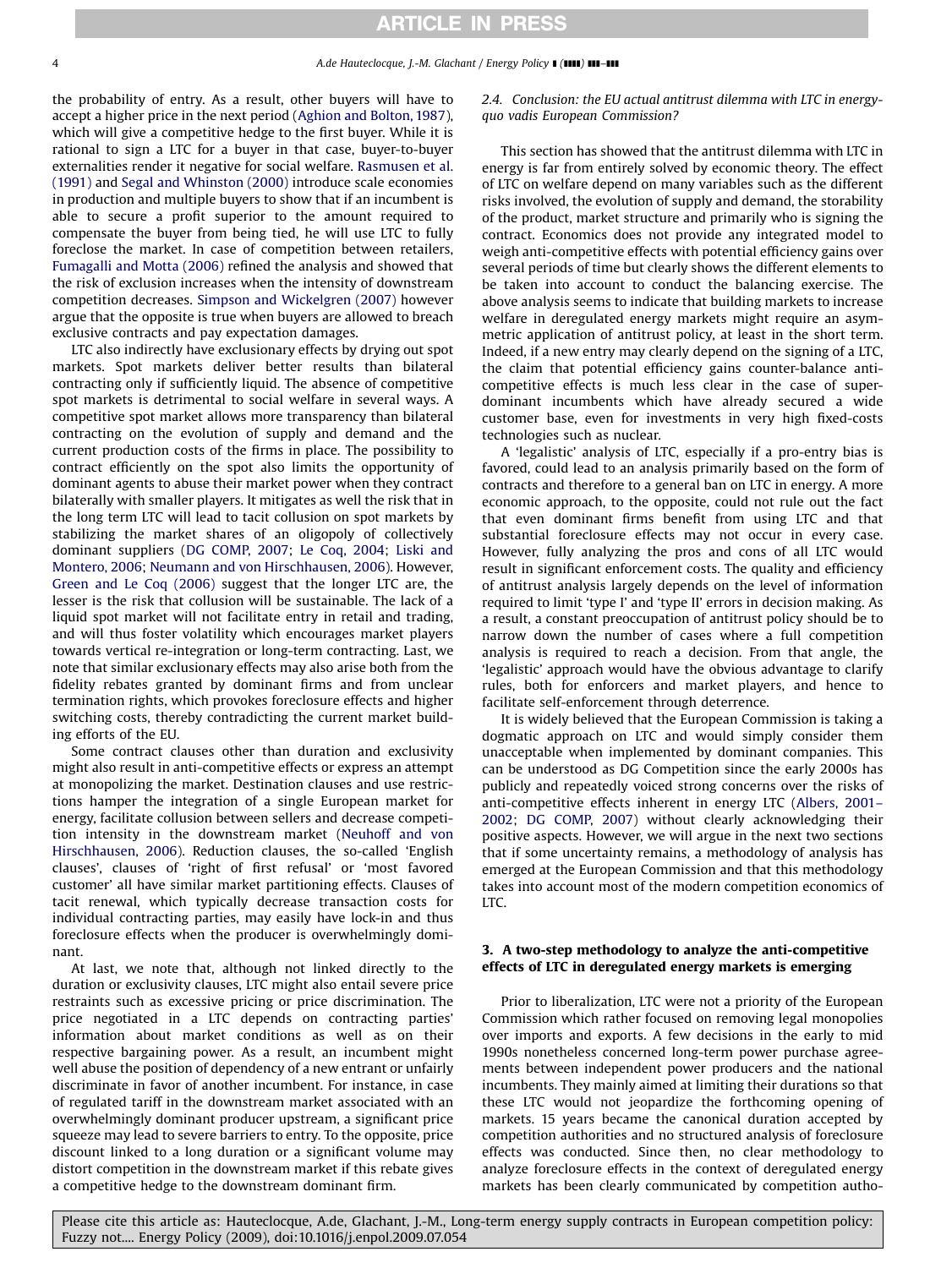rities and this is why legal uncertainty is so strong currently in the market place [\(Hauteclocque, 2009\)](#page-8-0). However, since the early 2000s and especially for the last two years, a series of decisions have been taken concerning the portfolio of LTC of several incumbents (Repsol, E.ON Ruhrgas, RWE and most importantly Distrigaz) and new proceedings are regularly opened (EDF, Electrabel, GDF). We argue that a two-step methodology to analyze foreclosure of access to customers in the new liberalized context is emerging from recent decisions and that this methodology is clearly inspired by sound economic principles.

#### 3.1. Step one: market share thresholds and 'black-listed' contract clauses—per se prohibitions

Antitrust enforcement is constrained by the rules contained in the EC Treaty as firms may appeal against the decisions of the European Commission before Community Courts. Art 81 EC which deals with anti-competitive practices and Art 82 EC which tackles abuses of dominance, together with relevant guidelines, notices and regulation, do not a priori allow or ban LTC. They provide to the opposite a framework of analysis based on market share thresholds defining which situations must be fully investigated. This system is designed to provide predictability to the firms and allow competition authorities to focus their enforcement resources to the most serious infringements. It is thus based on the fundamental insight that vertical restrictions of competition may be harmful to competition only when horizontal competition is distorted. This means that the European Commission will act only when the LTC is implemented by a company with market power, market shares being used to approximate the level of dominance. This is an imperfect proxy for market power in many cases in energy but as concerns customer foreclosure, market shares seem a good and easy tool to use. To determine market shares and eventually ground the finding of dominance, competition authorities must first define relevant product and geographic markets. In both electricity and gas, the relevant product market is wholesale supply, by opposition to retail supply which excludes very large customers. The difficulties in defining the relevant product market in cases involving LTC have generally been similar in both industries and mainly reside in the definition of wholesale customers. Consumption level is generally the criteria retained but consumption patterns and demand profiles have also been used. An important issue is indeed whether large industrial customers (e.g. chemical and steel companies in electricity, CCGT in gas) and resellers constitute the same product market. Another issue is whether trading and supply markets should be dissociated, even though the European Commission has always considered power exchanges and hubs part of wholesale supply. As concerns the relevant geographic market, the European Commission has always estimated that relevant markets were national in scope, or even regional in certain downstream gas markets, primarily due to the presence of physical and contractual congestion on interconnectors. Relevant geographic markets may however be consistently moving in the new market context, for instance because of the development of regional exchanges and market coupling initiatives in electricity or a major structural reduction in long-term reservations of gas import capacity.

In practice, LTC between small and medium-sized companies are normally not considered by the European Commission as being capable of affecting appreciably trade between member states, except when they engage in cross-border trade. In fact, as long as the market shares of each contracting parties do not exceed 15%, LTC do not fall under the jurisdiction of the European Commission. Beyond 15% market shares, LTC are presumed to be legal so long as the market share threshold of 30% is not exceeded and duration is not indefinite or over 5 years. In case of collective dominance by several suppliers below the 30% threshold, the European Commission or a national competition authority retains the right to conduct a full competition analysis. LTC for companies with larger market shares will require a full competition analysis in all cases.

To the system of market share thresholds has been added a list of black-listed contract clauses, called 'hard-core' restraints. These contract clauses are thought to contravene the fundamental Treaty objective of market integration and hence will almost never be accepted, which amounts to a quasi per se prohibition. Black-listed clauses relevant for energy are essentially market partitioning clauses, use restrictions and contractual provisions having similar effects. Forbidding market partitioning clauses and use restrictions makes sense for a homogenous product and in an industry that has traditionally been organized along national borders. During the course of recent decisions in energy, the European Commission has also made clear that clauses other than duration and exclusivity leading to significant switching costs would almost never be accepted when implemented by dominant firms. Among them, unclear termination rights, fidelity rebates and tacit renewal clauses have been considered illegal in several decisions. In these instances, the Commission has clearly favored the fight against foreclosure over the saving of transaction costs for individual contracting parties, even to the detriment of the non-dominant firms contracting with a dominant incumbent.

The EU law framework to analyze anti-competitive effects of LTC is thus primarily based on market share thresholds and a series of black-listed clauses. Even if these thresholds are set somewhat arbitrarily and have not been designed specifically for energy markets, they nevertheless contribute to ensure more predictability in enforcement. In addition, they rely on the fact that a firm with low market shares will not be able to distort competition sufficiently to justify a full competition analysis, which is justified from an economic point of view. As concerns the black listed clauses, it is obvious that the market integration objective played a big part in their definition. They however fit well in energy where the low level of market integration remains hard to overcome. Over 30% market shares and provided that certain clauses are not included in the contract, competition authorities see a 'grey' area where the assessment of anticompetitive effects becomes more complicated and where, in theory, a multiplicity of elements should be taken into account. We will show that the emerging methodology of the European Commission evidences awareness of a lot of the modern economics of foreclosure.

#### 3.2. Step 2: analysis of anti-competitive effects in 'grey' cases—the relevant facts

In case the LTC does not include any hard-core restraints and the market shares of at least one of the contracting parties exceed the 30% threshold, the European Commission will conduct a full competition analysis of the anti-competitive effects of the agreement to decide if it infringes EC antitrust law. This de facto limits antitrust enforcement in energy to the cases involving dominant incumbents. We will see in Section 3 that this is only when there is a strong presumption that the LTC will result in substantial anti-competitive effects that the analysis of potential efficiency gains attached to the LTC will be carried out and that a balancing exercised will be conducted. Long-term contracting by dominant firms is therefore far from being illegal per se.

Competition authorities will consider a lot of different elements to analyze anti-competitive effects. Some are purely intrinsic to the vertical relationship as the duration or the volume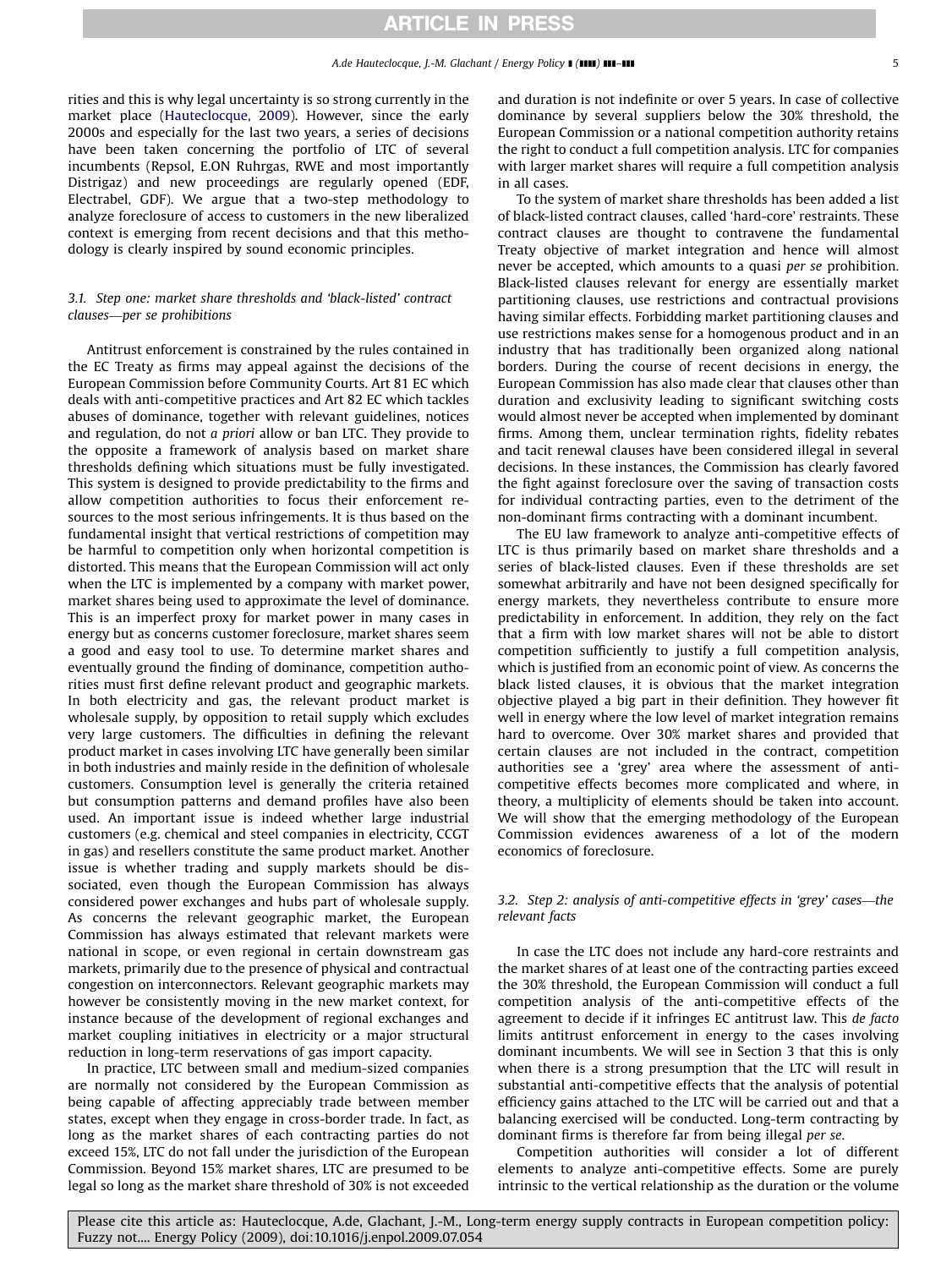specified while others help analyze the market context, such as the level of vertical integration in the industry. This is reasonable in so far as the potential anti-competitive effects of a LTC, or a portfolio of LTC, cannot be understood without taking into account the specificities of the market context. We will thus first analyze how the European Commission assesses market characteristics before going on to its analyses of the contract itself.

#### 3.2.1. Analysis of market characteristics

Market characteristics are usually what competition authorities analyze first. Economic theory is poor on insights regarding the patterns of entry in energy markets and the specific market features which favor it. In the recent line of decisions, elements taken into account included the maturity of demand, the level of vertical integration in the market, the real opportunity to set up a new resale network and the existence of buyer power. The latter is important as contracting parties frequently have diverging interests and thus incentives to contain each other's market power. In general, the European Commission considered that the presence of numerous buyers de facto limits the possibilities of abuse of a dominant position by the supplier. When assessing market characteristics, the European Commission also looks at potential entry in supply and demand, and its potential impact on future competition. This largely depended on the existence of potential competitors, usually foreign incumbents present in neighboring markets. A potential competitor is usually a firm able to undertake the required investments to enter the market within one year following a small but significant increase in prices as well as having a certain brand image and financial strength. For entry in electricity, ready available gas capacities have been considered an important factor.

The most important element will be the assessment of the cumulative effect of all the LTC signed by the different producers on market foreclosure. Indeed, LTC can foreclose markets to new entrants only to the extent that a substantial part of market demand is already tied for the long term. The doctrine of cumulative effect had been devised in a famous series of cases in the beer and ice-cream sectors and had been one of the cornerstones of the modernization of EC antitrust policy. As a general rule, the European Commission considers that a significant cumulative foreclosure effect is unlikely to arise if the total market demand tied in the long term does not exceed 30% of global demand. In the case of a 'super-dominant' incumbent like in the Distrigaz case, the European Commission considered that no competition concerns would arise if its portfolio of LTC would cover less than 20% of the market. In E.ON Ruhrgas, the Bundeskartellamt estimated that the firm contributed significantly to cumulative foreclosure with 75% market shares in its supply area, within a national market where 80% of total demand was supplied in the long term. This demonstrates that when a firm is largely dominant, the anti-competitive effects of its demand tied in the long term arise sooner. In the case of a group of leading suppliers, the European Commission will look similarly at the cumulative effects of their LTC but there will be no need to prove that they lead to tacit collusion to show that significant foreclosure effects occur [\(Kjolbye, 2007\)](#page-8-0).

#### 3.2.2. Analysis of contract characteristics

After having analyzed market conditions and their likely evolution, the focus will be on the characteristics of both the LTC itself and the contracting parties. Most prominently, the European Commission will conduct a combined analysis of duration, exclusivity and whether buyers who represent alone a substantial part of total market demand ('critical customer'

concept) are tied for the long term with the dominant supplier, or the collectively dominant suppliers.

The European Commission will first look at the percentage of the consumer demand tied under the LTC, namely the exclusivity clause, as it is one of the main sources of foreclosure effect. Indeed, if a customer must meet all or a big part of its needs with a particular supplier for a long period of time, he does not constitute any longer an available outlet for a potential entrant. In Gas Natural/Endesa in 2000, the Commission reduced the size of the contract from nearly 100% to 75% of Endesa global purchases as Endesa was one of the leading electricity producers in Spain and thus could motivate entry in gas supply in its own right. More generally, the European Commission is looking here at the degree of economic dependency of the buyer  $vis-\hat{a}-vis$  the dominant supplier. The share of the customer's demand tied is in the European Commission's view the best way to demonstrate dependency and it repeatedly used that proxy. Most importantly, the analysis of the European Commission is based on quantities actually received and not on quantities contracted. Indeed, takeor-pay or flexibility clauses are one of the main reasons why LTC dry out spot markets. Quantities effectively used are generally not the same than quantities previously forecasted and without flexibility mechanisms, buyers would be obliged to trade their surplus or source their missing quantities from spot markets. LTC could therefore contribute to the deepening of these markets while providing a fair level of supply security [\(Longva, 2008\)](#page-8-0). Flexibility mechanisms are nevertheless not forbidden per se and the European Commission conducts its analysis on a case-by-case basis.

European competition authorities recognize when they analyze exclusivity that transaction costs may become too high when negotiating for a small quantity and that it may become uneconomic for an alternative supplier to provide less than a certain amount. Recent decisions seem to indicate that it is considered that 20% of a customer demand is the threshold for having incentives to enter into a relationship with a second supplier (E.ON Ruhrgas and RWE). Competition authorities are thus more reluctant to accept LTC accounting for more than 80% of a customer demand. Some commentators close to the European Commission think that foreclosure effects could be found for contracts amounting as low as 50% of a customer demand in case these contract terms are widely spread in the market ([Nyssens](#page-8-0) [and Schnichels, 2007\)](#page-8-0).

The share of the customer's demand tied has to be analyzed along with the duration of the contract. Even if 100% of a customer demand is tied to a particular supplier, foreclosure will not occur if this customer can return to the market on a regular basis. As a general rule, the European Commission is very suspicious of contracts longer than 5 years and considers that efficiencies generally do not offset foreclosure effects beyond that limit. We also note that competition authorities consider contracts with tacit renewal clauses or no last delivery date as contracts of indefinite duration (E.ON Ruhrgas). Recent decisions show that the duration of contracts accepted by the European Commission will mainly depend on the competition position of the counterparty. If the counterparty is an established reseller, accepted duration will probably not exceed two years as in Distrigaz. The Bundeskartellamt in E.ON Ruhrgas restricted duration to four years for contracts with resellers who have more than 50% of their demand tied under the contract, but only two years above 80%. European competition authorities will thus play with the two factors. Interestingly, where requirements are satisfied by several suppliers, the Bundeskartellamt specified that contracts should distribute the risk of demand fluctuations among suppliers according to the actual supply share provided by each of them so as not to disadvantage the smallest suppliers. In Repsol, 5 years duration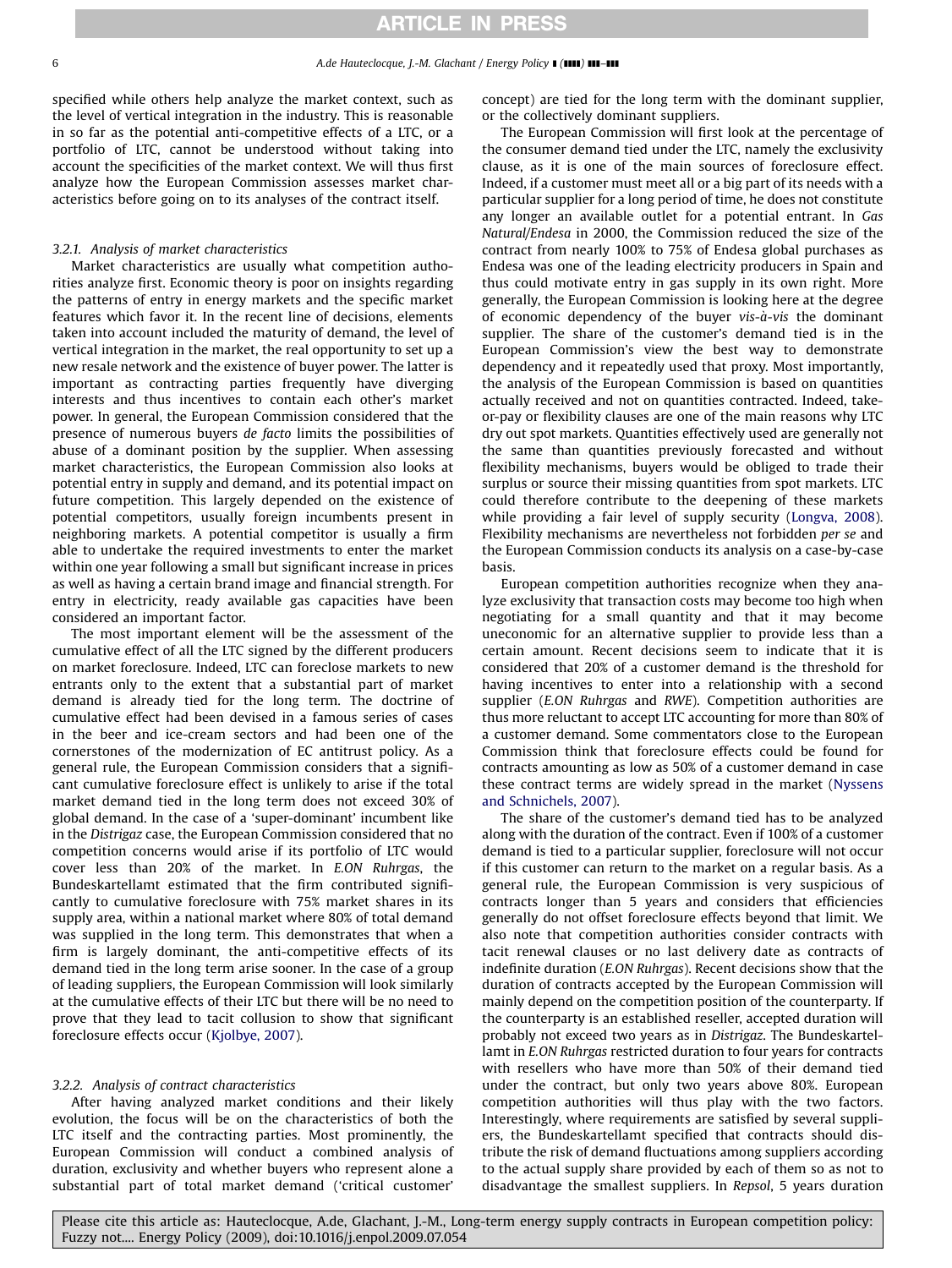was accepted for exclusive contracts with established resellers but the market shares of the dominant firm only reached 30–50%, which shows that the European Commission adjusts duration according to the level of market dominance. For a new entrant in retail, duration of 5 years is most likely to be accepted. One also notices a more lenient approach of the European Commission towards fuel supply contracts than to electricity producer/reseller contracts.

#### 4. Balancing anti-competitive effects with efficiency gains and imposing remedies: the 'more economic' approach in EC antitrust policy and the 'pro-entry' strategy of the European Commission in energy

Once the European Commission has considered that a LTC, or a portfolio of LTC, is likely to create significant anti-competitive effects, it will analyze the potential efficiency gains and proceeds to a balancing exercise. In case efficiency gains do not seem to clearly offset anti-competitive effects, LTC might still be accepted if satisfactory remedies can be imposed.

### 4.1. LTC, efficiency gains and the practice of the balancing exercise

The balancing exercise follows a methodology based on four criteria directly derived from the wording of the EC Treaty. In theory, for LTC with substantial anti-competitive effects to be cleared by competition authorities, they should (i) substantially improve economic efficiency, (ii) give a fair share of benefits to final consumers, (iii) be indispensable or at least proportional to the achievement of the efficiency gains and (iv) not afford contracting parties the possibility of eliminating competition in respect of a substantial part of the products in question. Objective factors out of the control of the company such as public service obligations may also be taken into account. In practice, we note that it is often difficult to trace back elements of competition authorities' decisions precisely to the four criteria.

The first criterion indicates that the LTC must create significant efficiency gains to be accepted. Recent decisions are however less clear on how to analyze efficiency gains than on how to assess anti-competitive effects. The outcome of the balancing will thus be even harder to predict. The two main efficiency gains recognized by the European Commission have been investment and entry. In Synergen for instance, the Commission accepted both a 15 years gas supply contract with Statoil for 100% of the needs of the new CCGT and a 15 years power purchase agreement for 50% of its output with the electricity incumbent ESB. It thus recognized the need of secure output levels and long-term upstream fuel commitments to facilitate investments and project financing. However, the mere objective of securing loans might not be sufficient to have a LTC accepted as the European Commission in other sectors did not always consider it indispensable. In case the loan comes from a dominant supplier, it is likely to be considered as an efficiency gain only if it cannot be obtained on the same terms with commercial or investment banks. It is also noticeable that the European Commission has once acknowledged that even dominant firms could claim for a certain level of security in fuel supply (Gas Natural/Endesa). The second criterion does not seem to have led to very substantial developments and in general was analyzed along with the first criterion on efficiency gains. As a general rule, the Commission considered that LTC helping investment and entry contributed to the success of the liberalization process, which was in itself thought to be good for final consumers.

The third (proportionality) and fourth (exclusion) criteria are obviously very difficult to implement and this is where the discretion as well as the difficulties of antitrust authorities really lie. European competition authorities are still struggling with them today. For instance, an open question concerns the duration that an incumbent electricity producer really needs to sink a very high fixed-cost investment (criterion 3) and how to make sure that this duration will not result in excessive exclusionary effects (criterion 4). A first indication was however given by the European Commission in the Exeltium case in September 2008. Exeltium was a consortium of energy intensive users to whom EDF was to supply base load electricity over more than 20 years. Alleged efficiency gains mainly included security of fuel supply and hedging for the buyers. The European Commission finally cleared this contract, after almost three years of analysis, provided that resale restrictions would be cancelled and an opt-out clause would be introduced to mitigate anti-competitive effects. In addition, the European Commission explicitly stated that the Exeltium agreement would be included in the analysis of the cumulative foreclosure effect of the contract portfolio of EDF currently being conducted.

Interestingly, one of the main advantage attached to LTC recently discussed in the economic literature, which is the potential mitigation effect of LTC on spot market abuses, has never been used by the European Commission. This probably reflects the fact that such economic analysis based on oligopoly modeling would not reach the legal standard of proof required before the court.

#### 4.2. Market building through antitrust remedies: the new treatment of incumbents

In case efficiency gains do not seem to clearly offset anticompetitive effects during the balancing exercise, LTC might still be accepted if satisfactory remedies can be imposed.

A first group of remedies has consisted in modifying the drafting of contracts, for instance by deleting certain clauses such as use restrictions or limiting duration. In this case, the whole agreement is not cancelled and it belongs to the parties to decide whether the contract is still valid. Other more behavioral remedies have been imposed such as forbidding any vertical mergers or acquisitions for a certain number of years (Repsol). These are classical remedies in EC antitrust policy and are not specific to the energy sector. One notes here that if long-term generation adequacy is clearly a core policy goal of the European Commission, the vague concept of 'security of supply' is itself approached with more and more skepticism in antitrust cases. Today, even longterm gas import contracts are not sure to be accepted on the basis of a 'security of supply' argument, even though the series of cases involving dominant exporters evidenced the importance of international politics ([Talus, 2007\)](#page-8-0). From an economic point of view, the fact that the dominant supplier resides outside the EU does not change the potentially severe anti-competitive effects of LTC which can similarly be used to foreclose national markets. However, the antitrust practice of the European Commission on the long-term import gas contracts of Gazprom or Sonatrach with European firms has generally been more influenced by political considerations involving security of supply than by sound economic principles. The European Commission has indeed compromised the enforcement of EC competition law and limited its action to the deletion of 'black-listed' destination clauses, to the exclusion of any analysis of foreclosure effects. Longer durations (up to 25 years) were also accepted. We note that this status of exception was already accepted in the second gas Directive (2003/55/EC, Recital 25).

The second group of remedies has been specifically devised for the energy sector and coincided with the decision of the European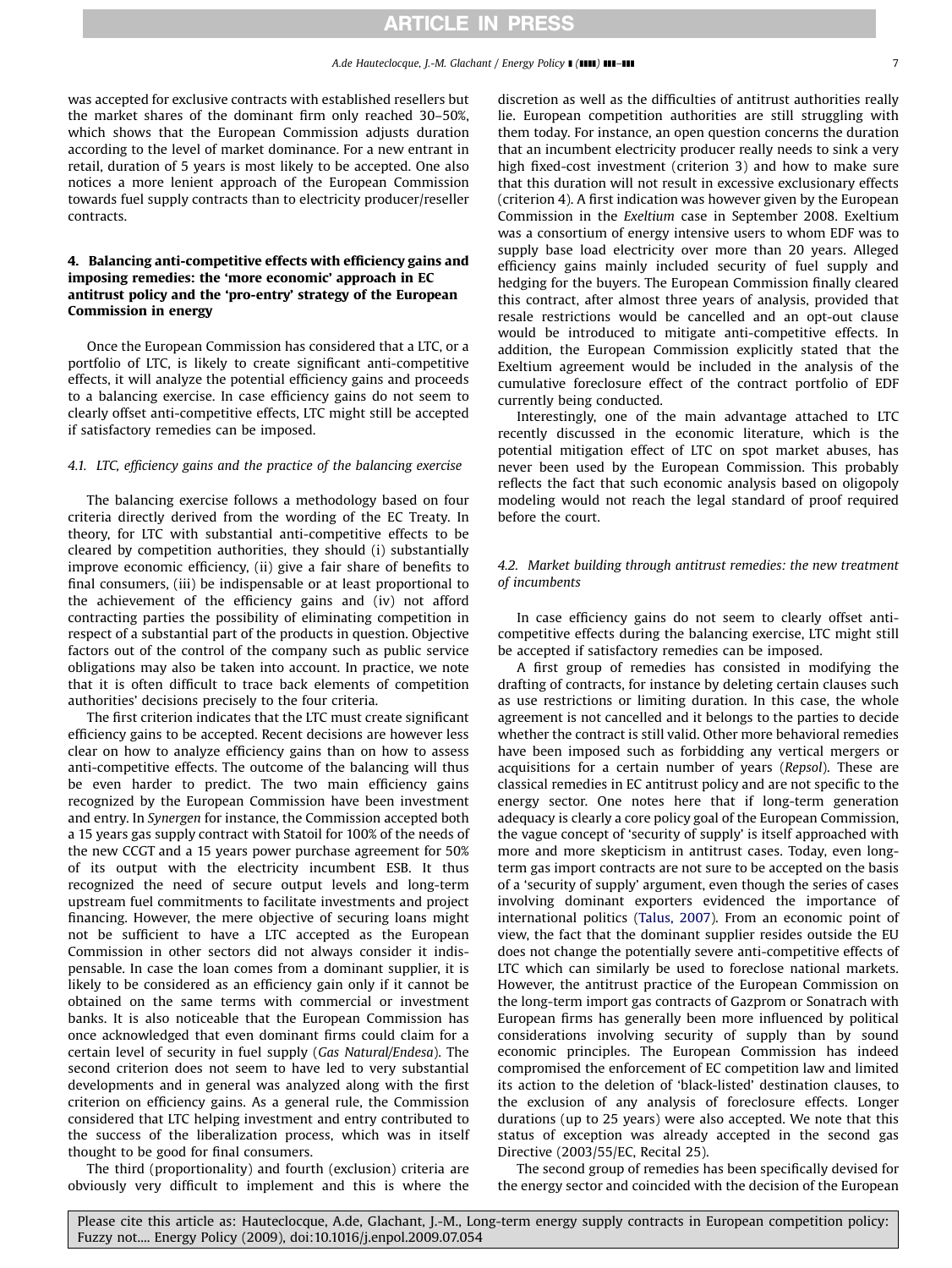<span id="page-7-0"></span>Commission to use its power against abuses of dominance (Art 82 EC) to attack directly the portfolios of LTC of the incumbents. This was thought to be the only way to bring about rapidly substantial improvements in the competitive structure. The European Commission recognized that some of these LTC created real efficiency gains (criterion 1) but that the criterion on exclusion and proportionality could only be fulfilled if foreclosure effects were severely mitigated. This led the Commission to impose remedies better able to accommodate market players' needs while limiting foreclosure.

The Distrigaz decision constitutes according to the European Commission the landmark case for future antitrust enforcement on LTC in energy. The European Commission opened a proceeding against the Belgian gas incumbent for possible breaches of the EC Treaty rules on abuse of a dominant position due to their LTC with industrial customers. The European Commission started by excluding of the analysis of cumulative foreclosure effects all the LTC linked to a new investment in gas-fired power plants, in line with its analysis of efficiency gains. A strict limitation of 5 years was then imposed on remaining contracts to avoid that customers who would be particularly likely to switch suppliers be tied for a very long period of time and unilateral termination rights were granted to buyers with contracts longer than 5 years. A specific limitation to two years was imposed for contracts with resellers. The innovation lied in the flexibility parameters granted to the dominant firm. Distrigaz was allowed to adjust its portfolio of contracts to its own needs as long as it complied with contract durations of maximum 5 years and if 70% of its customers came back to the market every year. As a result, Distrigaz could indifferently have 37.5% of customers supplied under 5 year contracts and 62.5% supplied under one year contracts or 40% supplied under 4 year contracts and 60% supplied under one year contracts. These commitments were to last for a minimum of four years and until Distrigaz' market shares decrease below 40% (or another supplier reaches the level of Distrigaz market shares minus 20%).

#### 4.3. Conclusion: European LTC in competition policy—the European Commission is doing good, thank you

The analysis of the recent series of decisions shows that the European Commission is using an economic approach to analyze foreclosure effects of LTC and imposing remedies in energy. Its combined analysis of duration, exclusivity and the pattern of consumption are particularly interesting. Even if the multiple-step methodology has not been devised for the specificities of newly deregulated energy markets, we have to conclude that this methodology balances favorably between the need for predictability and the need for a full competition analysis in complicated cases. True, the hierarchy among elements to be taken into account during the balancing exercise lacks of clarity and hence predictability. In addition, it is obvious that the analytical framework used and the remedies imposed are designed so as to be accepted by Community Courts in case of appeal. We can nonetheless already have a first picture of the emerging doctrine of European competition authorities on energy LTC.

#### 5. Conclusion

The case of energy LTC is highly topical in the European Union. This paper has shown that the European Commission is much less dogmatic than is usually thought. Its analysis displays real efforts to both include recent insights of the competition analysis of foreclosure and limit regulation costs through a step-based approach. Even dominant incumbents are granted the right to sign LTC and the remedies imposed here and there have been innovative. However, the European Commission still takes a 'legalistic' approach in so far as its practice closely complies with what could be acceptable before the European Courts of Justice. In addition this new approach has not been devised for the specific context of energy market building and there is no reason to believe that the thresholds successfully used for beer and icecream are inevitably smart for energy. The market building efforts of the European Commission under its antitrust powers thus appear to be constrained by the procedural aspects of the legal process.

In addition, by building markets through antitrust, the European Commission necessarily focuses on market structure rather than on market design. This is a risky choice as our knowledge of competition dynamics in these sectors is too limited to propose very robust and efficient remedies. We must also note that building market through antitrust is far from being limited to the ex post tool kit. Antitrust has become a constantly on-going process of 'trial-and-error' which clarifies rules over time. Each rule being incrementally clarified then increases the credibility of self-enforcing competitive behaviors in the market.

#### References

- Aghion, P., Bolton, P., 1987. Contracts as a barrier to entry. American Economic Review 77, 388–401.
- Albers, M., 2001–2002. Energy liberalization and EC competition law. Fordham International Law Journal 25, 909–945.
- Allaz, B., Vila, J-L., 1993. Cournot competition, forward markets and efficiency. Journal of Economic Theory 59 (1), 1–16.
- Bonasina, M., Creti, A., Manca, F., 2007. Im-perfectly competitive contract markets for electricity. IEFE Working Paper.
- Borenstein, S., 2002. The troubles with electricity markets: understanding the California's restructuring disaster. Journal of Economic Perspectives 16, 191–212.
- Borison, A., Hamm, G., 2005. Better power contracts: using flexibility to increase value. The Electricity Journal 18 (10), 62–69.
- Bork, R.H., 1993. The Antitrust Paradox: A Policy at War with Itself. Free Press, New York.
- Bushnell, J., 2007. Oligopoly equilibria in electricity contract markets. Journal of Regulatory Economics 32, 225–245.
- Chao, H., Oren, S., Wilson, R., 2008. Reevaluation of vertical integration and unbundling in restructured electricity markets. In: Sioshansi, P. (Ed.), Competitive Electricity Markets: Design, Implementation, and Performance, pp. 27–65 Elsevier Global Energy Policy and Economic Series.
- Crocker, K.J., Masten, S.E., 1988. Mitigating contractual hazards: unilateral options and contract length. RAND Journal of Economics 19 (3), 327–343.
- Coop, G., 2006. Long-term energy sale contracts and market liberalization in new EU member states—are they compatible?. International Energy Law and Taxation Review 2, 64–71.
- DG COMP, 2007. Report on energy sector inquiry. SEC(2006) 1724, 232–244 283–294.
- Doane, M.J., Spulber, D.F., 1994. Open access and the evolution of the US spot market for natural gas. Journal of Law and Economics 37 (2), 477–517.
- EDF-IDEI Report, 2007. Contrat de Long Terme, Concurrence et Efficacité.
- Ehlermann, C-D., 2000. The modernization of EC antitrust policy: a legal and cultural revolution. Common Market Law Review 37, 537–590.
- Finon, D., Perez, Y., 2008. Vertical arrangements in decentralised electricity markets: a long-term efficiency perspective. LARSEN Working Paper.
- Finon, D., Roques, F., 2008. Financing arrangements and industrial organization for new nuclear build in electricity markets. Competition and Regulation in Network Industries 9 (3), 247–281.
- Fraser, P., 2003. Power Generation Investment in Electricity Markets. OECD/IEA Publication.
- Fumagalli, C., Motta, M., 2006. Exclusive dealing and entry, when buyers compete. American Economic Review 96, 785–795.
- Glachant, J-M., Hallack, M., 2009. Take or pay contract robustness: a three step story told by the Brazil–Bolivia gas case?. Energy Policy 37, 651–657.
- Glachant, J-M., Lévêque, F., 2009. Electricity internal market in the European Union: what to do next?. In: Glachant, J-M., Lévêque, F. (Eds.), Electricity Reform in Europe: Towards a Single Energy Market. Edward Edgar, London.
- Green, R., 1999. The electricity contract market in England and Wales. Journal of Industrial Economics XLVII (1), 107–124.
- Green, R., Le Coq, C., 2006. The length of contracts and collusion. CSEM Working Paper 154, University of California Energy Institute.
- Green, R., Newbery, D., 1997. Competition in the electricity industry in England and Wales. Oxford Review of Economic Policy 13 (1), 27–46.